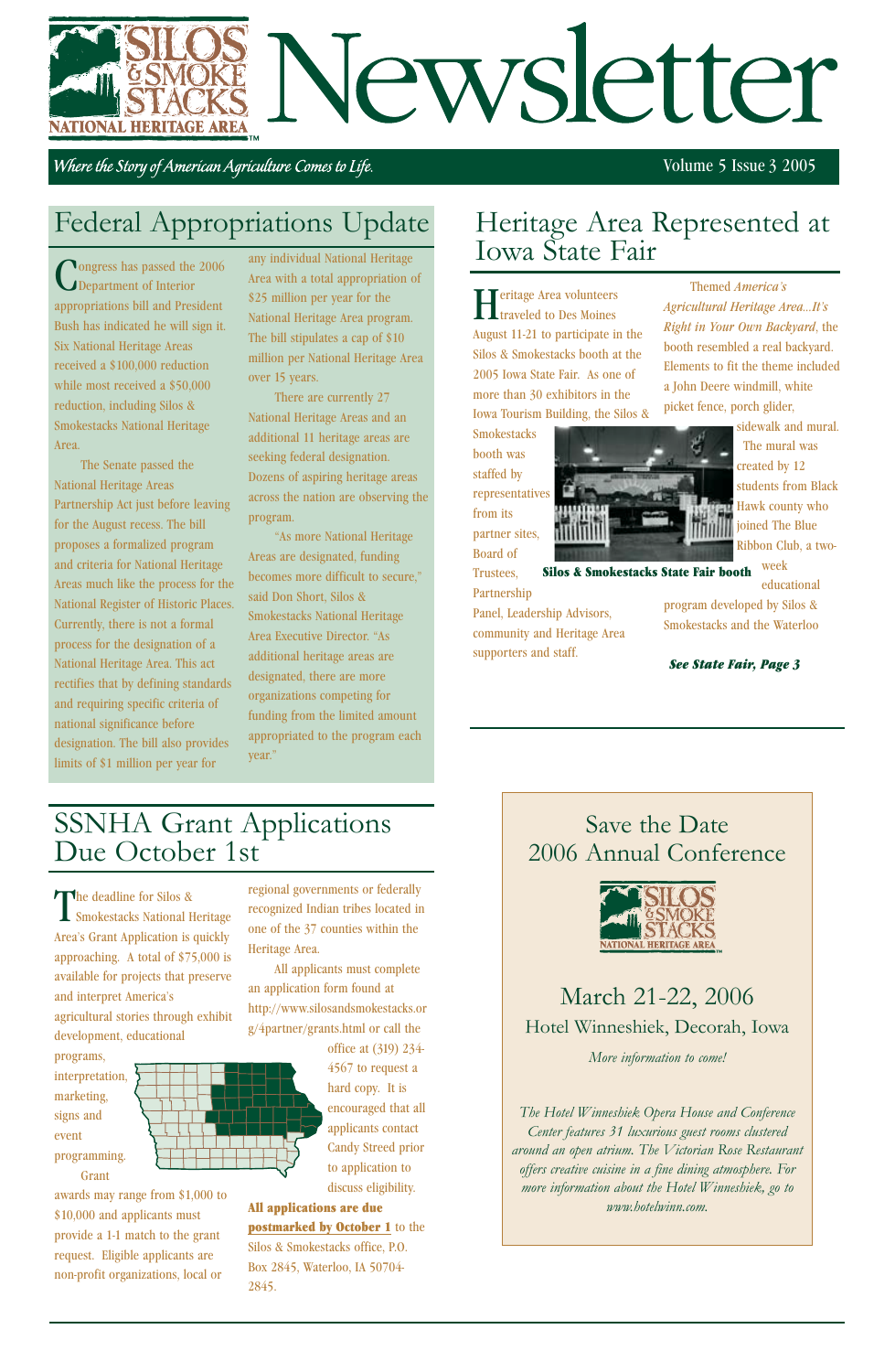After 14 years of hard work, the National 19th Amendment Society opened the Carrie Lane Chapman Catt Girlhood Home near Charles City in August. In collaboration with the University of Northern Iowa and Silos & Smokestacks, this historic site tells the story of Chapman Catt from

her childhood on the prairie through her integral part in the fight for women's suffrage.





In order to strengthen<br>partnerships, better serve our n order to strengthen communities, and implement programs, Silos & Smokestacks National Heritage Area (SSNHA) staff has grown and restructured. SSNHA welcomes two new staff members to the organization, Jennifer Peterson, Marketing & Public Relations Manager, and Lynne Wagner, Education Coordinator.

> The communities of Dubuque **L** and Davenport, both equally rich with heritage resources and historic pasts, have recently been designated as Preserve America Communities.

Jennifer Peterson will develop and implement marketing and public relations strategies for the Heritage Area. Prior to joining SSNHA, Jennifer was a Marketing Associate for Waverly Health Center.

> protect and celebrate their heritage;

- use their historic assets for economic development and community revitalization; and
- encourage people to experience and appreciate local historic resources through education and

As Education Coordinator, Lynne Wagner will create and promote educational programs for the Heritage Area. Lynne previously worked for the Grout Museum District as the Director of Education.

> heritage tourism.<sup>n</sup> To learn more about how your community can become a Preserve America Community, go to www.preserveamerica.gov/co mmunities.html or call (202) 606- 8503. Four application and designation cycles occur each year. The next designation deadline is December 1, 2005.

Be sure to contact SSNHA staff with questions or ideas.

> Dubuque, designated in September 2004, and Davenport, designated in June 2005, are the only two communities in the state that have been awarded with this unique designation. Dubuque and Davenport join 261 other communities in 43 states to preserve their heritage. According to PreserveAmerica.gov, "a Preserve America Community recognizes

communities that:

### Two Heritage Area Communities Recognized for Historic Preservation

# SSNHA Grows With Addition of Two New Staff Members

#### NPS Assistance Available



Sue Pridemore, Heritage Area Partnership Coordinator for the National Park Service (NPS) Midwest Region, is available to assist SSNHA sites and aspiring partners with site planning and assessment, outdoor exhibits, and interpretative planning. Contact Candy Streed at cstreed@silosandsmokestacks.org or (319) 234-4567 to set up an appointment.



Don Short *Executive Director*



Peter Jorgensen *Group Tour Manager*



Carol Klein *Finance and Office Manager*



Joe Knobbe *Group Tour Assistant*



Jennifer Peterson *Marketing & Public Relations Manager*



Candy Streed *Program and Partnership Director*



Jodi Verbraken *Special Events & Communication Coordinator*



Lynne Wagner *Education Coordinator*



Molly McCarthy *Program Assistant Intern*



Emily Nauman *Program Assistant Intern*

# Congratulations National 19th Amendment Society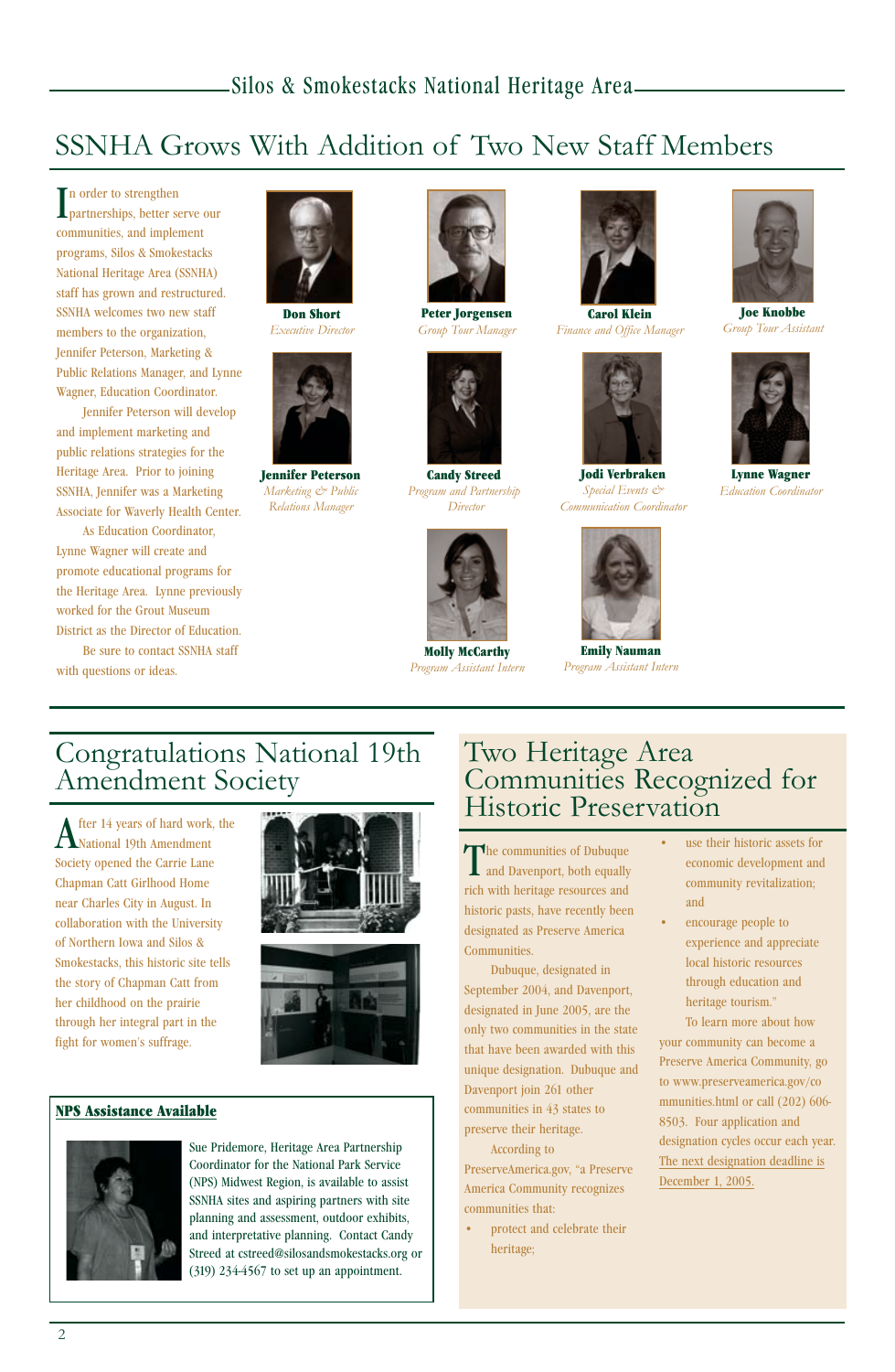#### Sidewalk Art at 100 Days of Iowa

Silos & Smokestacks was represented at the 100 Days of Iowa at the Mississippi Valley Welcome Center in LeClaire, Iowa, on July 22. While visitors stopped by the Welcome Center for a quick stretch, they were able to learn more about the Heritage Area, pick up a Heritage Area Traveling Activity Book, and doodle on the sidewalk with chalk.

Road Trip Outings" to Heritage Area sites and points of interest. The purpose of these day trips is to familiarize SSNHA staff with

July's stops to Winneshiek and Allamakee Counties included The Carnegie Cultural Center with hosts Juanita & John Anderson; the Fort Atkinson State Preserve; The Dairy Center with Executive Director Mark Hotvedt; Vesterheim Norwegian-American Museum with Volunteer Coordinator Martha Griesheimer; Seed Savers Exchange with Executive Director Kent Whealy; and Laura Ingalls Wilder Park & Museum.

Silos staff hit the road for the<br>Strist in a series of "Staff"  $\bigcup$  first in a series of "Staff

the sites from a personal, handson perspective, appreciate the casual visitor experience, and understand the stories each site tells.

The Cedar Rapids Museum of **L** Art (CRMA) recently opened The Grant Wood Studio & Visitor Center, the original studio where American artist Grant Wood lived and worked from 1924 through 1934. The loft studio was designed by the artist himself and was where the legendary *American Gothic* was painted.

Washington, D.C. for the *Grant Woodís Studio: Birthplace of 'American Gothic'* exhibit.

In honor of its 100 year anniversary, The Cedar Rapids Museum of Art is celebrating with the opening of a major exhibition, *Grant Wood At 5 Turner Alley*, September 10 through December 4, 2005 at the Grant Wood Studio. The original *American Gothic* has returned to its

> Silos & Smokestacks is<br>Sponsoring scholarships for ilos & Smokestacks is two individuals to attend the Iowa Museum

birthplace along with other Grant Wood paintings and decorative works on loan from museums and private collections from around the world. Many rarely seen pencil drawings, lithographs, book

# Silos & Smokestacks Partner Profile Cedar Rapids Museum of Art

illustrations and a collection of

household objects and furnishings are also on display. These pieces, combined with more than 170

> works of art from the Cedar Rapids Museum of Art, come together to

Wood's *American Gothic* Art Museum's

form the most comprehensive



Grant Wood collection to date.

In March, over 100 pieces from the *Grant Wood At 5 Turner Alley* exhibition will travel to the Smithsonian American

Renwick Gallery in

The Grant Wood Studio & Visitor Center is owned and operated by the nearby Cedar Rapids Museum of Art; visit www.crma.org or call (319) 366- 7503 for more information.

Staff Visit to

Northeast

Iowa

Grant Wood self portrait



Seed Savers Exchange, Decorah



#### Molly McCarthy, Silos staff, petting a calf at The Dairy Center, Calmar

Center for the Arts.

Before picking up a paintbrush, members of The Blue Ribbon Club learned about the importance of agriculture and agribusiness found in Black Hawk county.

After the students learned about Iowa pioneers from the Grout Museum District and visited Hansen's Dairy, a real working farm in Hudson, they portrayed what they saw onto the mural. The finished product was an integration of rural and urban scenes and served as the focal point for the Heritage Area's booth at the Iowa State Fair.



The Blue Ribbon Club beginning to paint the mural.



*State Fair, continued from page 1*

> Association (IMA) Conference on

October 9- 11 in Des

Moines,

Iowa. The scholarships will cover

conference registration, conference sponsored meals, and IMA membership dues for one year. Eligible applicants include staff, volunteers and interns of

designated SSNHA partner sites and points of interest. Applicants must submit a one page letter stating how attendance at the conference will benefit their professional development or institution.

Candy Streed, P.O. Box 2845, Waterloo, IA 50704.

Letters of application are due September 23 by 5:00 p.m. to http://www.iowamuseums.org

### SSNHA to Award IMA Conference Scholarships